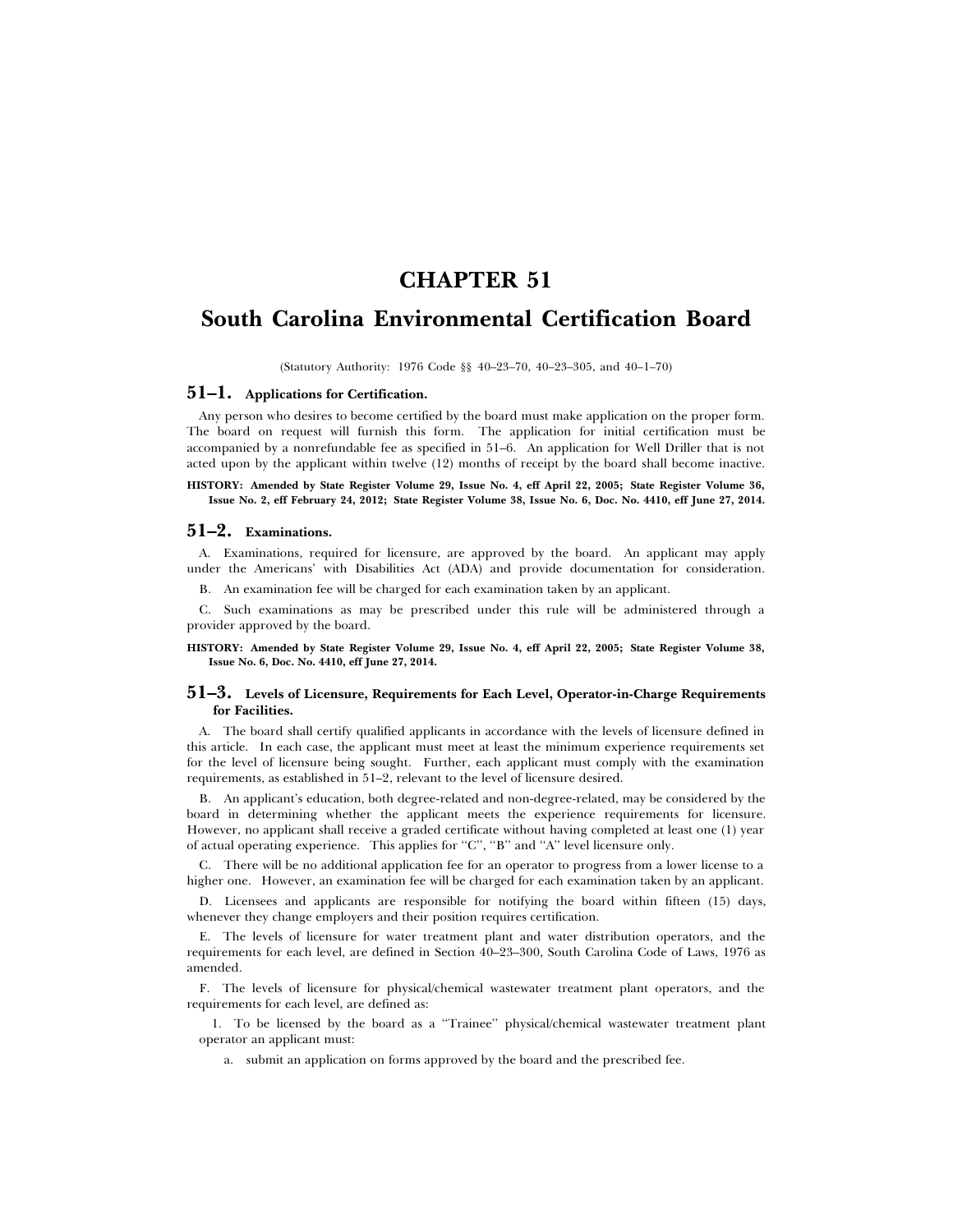2. To be licensed by the board as ''D'' physical/chemical wastewater treatment operator an applicant must:

a. hold a valid ''Trainee'' License;

b. have a high school diploma or the equivalent;

c. pass an examination approved by the board;

d. have completed at least one (1) year of actual operating experience at a physical/chemical wastewater facility, or the equivalent; and,

e. submit an affidavit of employment documenting the experience.

3. To be licensed by the board as a ''C'' physical/chemical wastewater treatment plant operator an applicant must:

a. hold a valid ''D'' License;

b. pass an examination approved by the board;

c. have completed at least two (2) years of actual operating experience at a physical /chemical wastewater facility, or the equivalent; and,

d. submit an affidavit of employment documenting the experience.

4. To be licensed by the board as a ''B'' physical/chemical wastewater treatment plant operator an applicant must:

a. hold a valid ''C'' License;

b. pass an examination approved by the board;

c. have completed at least three (3) years of actual operating experience at a physical/chemical wastewater facility, or the equivalent; and,

d. submit an affidavit of employment documenting the experience.

5. To be licensed by the board as an ''A'' physical/chemical wastewater treatment plant operator an applicant must:

a. hold a valid ''B'' License;

b. pass an examination approved by the board;

c. have completed at least four (4) years of actual operating experience at a physical/chemical wastewater facility, or the equivalent; and,

d. submit an affidavit of employment documenting the experience.

G. The levels of licensure for biological wastewater treatment plant operators, and the requirements for each level, are defined as:

1. To be licensed by the board as a ''Trainee'' biological wastewater treatment plant operator an applicant must:

a. submit an application on forms approved by the board and the prescribed fee.

2. To be licensed by the board as a ''D'' biological wastewater treatment plant operator an applicant must:

a. hold a valid ''Trainee'' License;

b. have a high school diploma or the equivalent;

c. pass an examination approved by the board;

d. have completed at least one (1) year of actual operating experience at a biological wastewater facility, or the equivalent; and,

e. submit an affidavit of employment documenting the experience.

3. To be licensed by the board as a ''C'' biological wastewater treatment plant operator an applicant must:

a. hold a valid ''D'' Operator License;

b. pass an examination approved by the board;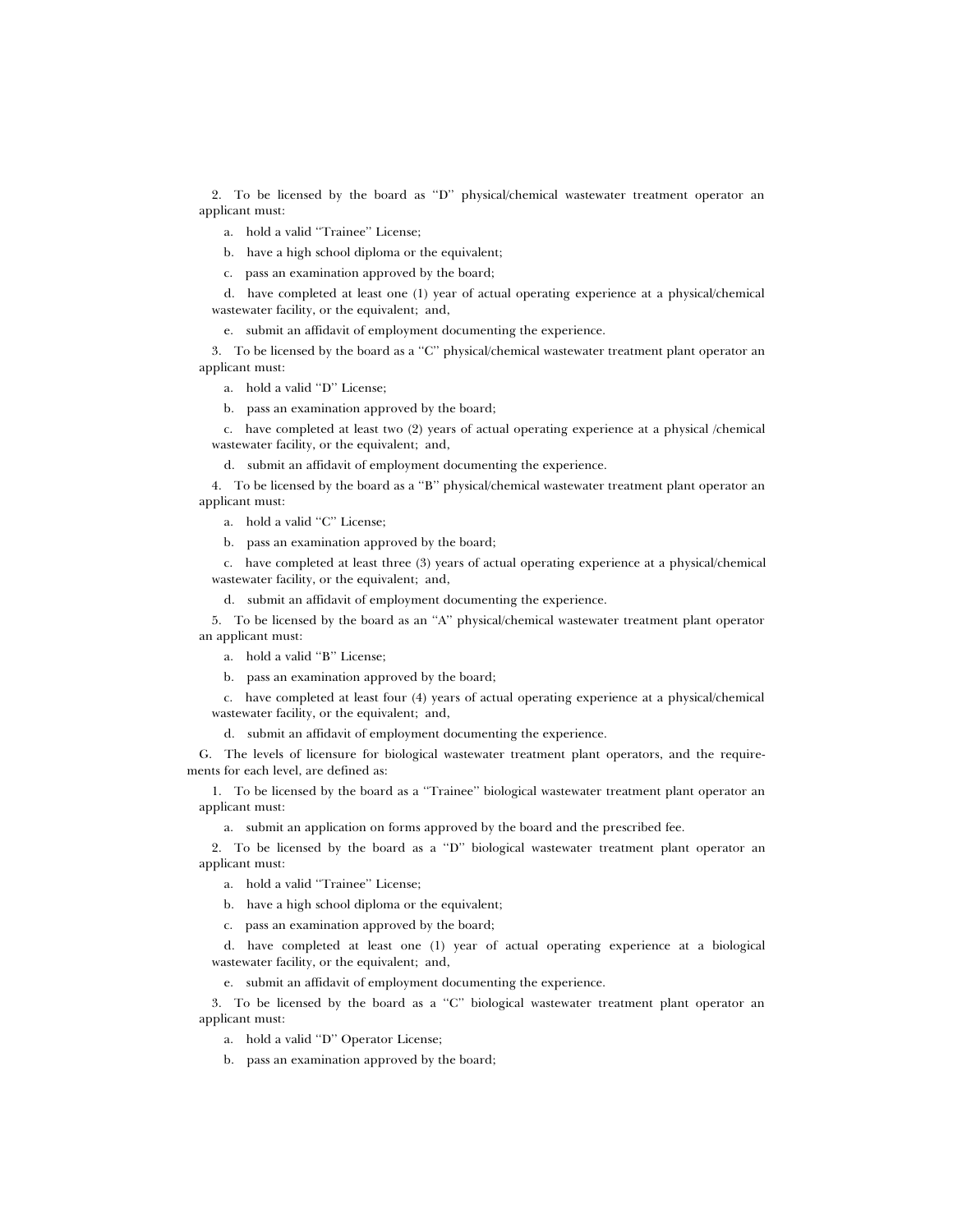c. have completed at least two (2) years of actual operating experience at a biological wastewater facility, or the equivalent; and,

d. submit an affidavit of employment documenting the experience.

4. To be licensed by the board as a ''B'' biological wastewater treatment plant operator an applicant must:

a. hold a valid ''C'' License;

b. pass an examination approved by the board;

c. have completed at least three (3) years of actual operating experience at a biological wastewater facility, or the equivalent; and,

d. submit an affidavit of employment documenting the experience.

5. To be licensed by the board as an ''A'' biological wastewater treatment plant operator an applicant must:

a. hold a valid ''B'' License;

b. pass an examination approved by the board;

c. have completed at least four (4) years of actual operating experience at a biological wastewater facility, or the equivalent; and,

d. submit an affidavit of employment documenting the experience.

H. The operator-in-charge of a biological wastewater treatment plant classified by the Department of Health and Environmental Control as requiring the services of a licensed operator must hold licensure as a biological wastewater treatment plant operator at a level no lower than the level of license designated for the classification or grouping assigned the plant by the Department of Health and Environmental Control:

1. Group IB wastewater treatment plants require an operator with at least a ''D'' license.

2. Group IIB wastewater treatment plants require an operator with at least a ''C'' license.

3. Group IIIB wastewater treatment plants require an operator with at least a ''B'' license.

4. Group IVB wastewater treatment plants require an operator with at least an ''A'' license.

I. The operator-in-charge of a physical/chemical wastewater treatment plant classified by the Department of Health and Environmental Control as requiring the services of a certified operator must hold licensure as a physical/chemical wastewater treatment plant operator at a level no lower than the level of licensure designated for the classification or grouping assigned the plant by the Department of Health and Environmental Control.

1. Group I-P/C wastewater treatment plants require an operator with at least a ''D'' Physical/Chemical license.

2. Group II-P/C wastewater treatment plants require an operator with at least a ''C'' Physical/Chemical license.

3. Group III-P/C wastewater treatment plants require an operator with at least a ''B'' Physical/Chemical license.

4. Group IV-P/C wastewater treatment plants require an operator with at least an ''A'' Physical/Chemical license.

J. Actual operating experience shall be verified by an affidavit.

**HISTORY: Amended by State Register Volume 29, Issue No. 4, eff April 22, 2005; State Register Volume 38, Issue No. 6, Doc. No. 4410, eff June 27, 2014.**

#### **51–4. Renewal of License and Permit, Continuing Education.**

A. Each license issued by the board shall be renewed annually or biennially on or before June 30. Any license not renewed within three hundred sixty-five (365) days of the date on which the license expired shall be considered lapsed and declared nonrenewable.

B. The board shall charge a renewal fee, the amount of such fee to be fixed by the board, in accordance with 51–6. Renewal applications received between July 1 and June 30 of the following year shall be subject to a reinstatement fee of two hundred dollars (\$200.00).